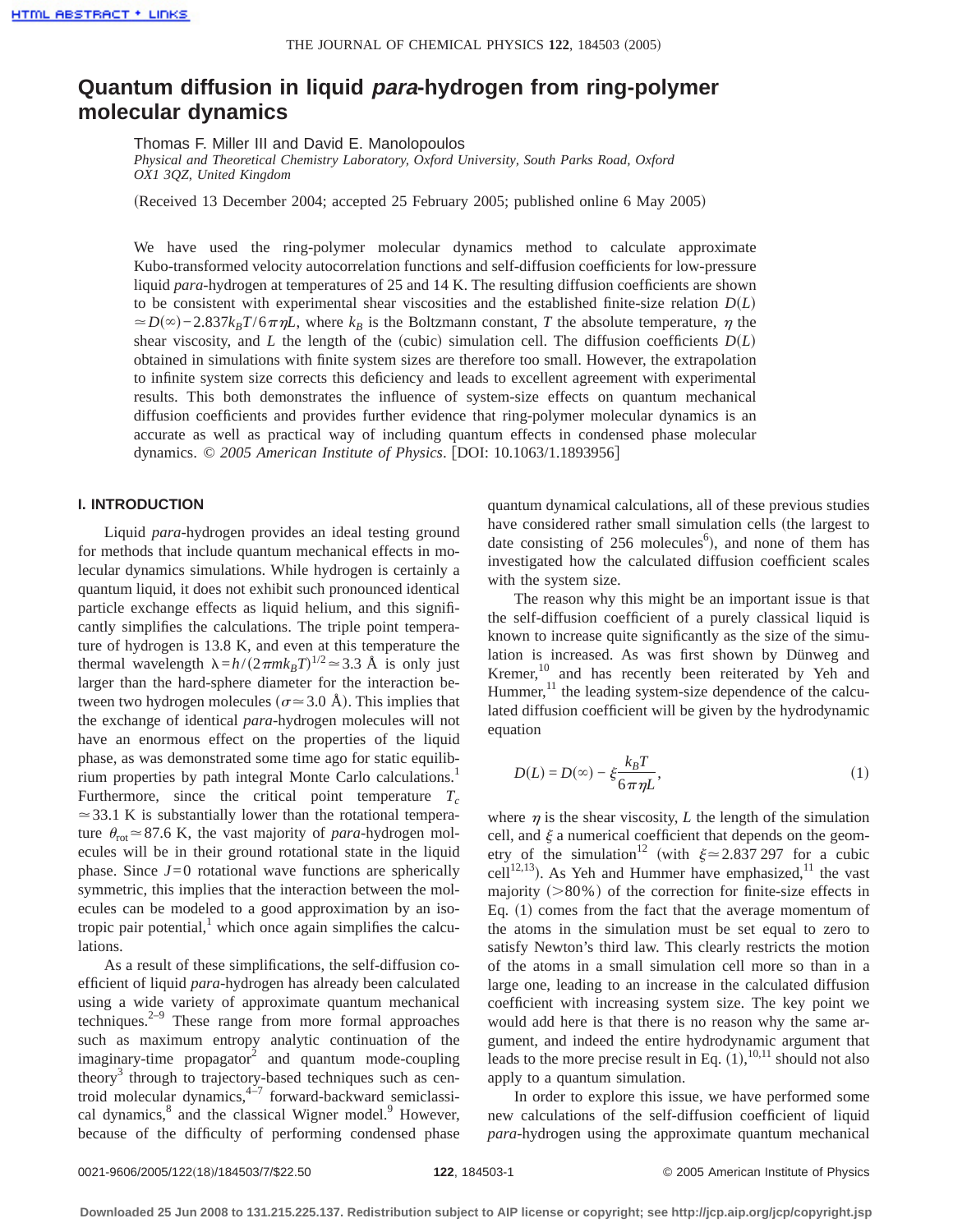ring-polymer molecular dynamics (RPMD) method.<sup>14</sup> This is the first time that this method, which generalizes the exact path integral molecular dynamics technique for calculating static equilibrium properties, $15$  has been applied to a condensed phase dynamical problem. The equations that are needed to calculate the self-diffusion coefficient of liquid *para*-hydrogen using the method are therefore summarized in Sec. II. The great advantage of the RPMD approximation in comparison to alternative techniques is that it is simple enough to allow one to perform calculations on systems with a wide range of different sizes, even on a personal computer. We have therefore been able to study the system-size scaling of our computed diffusion coefficients and confirm that this scaling satisfies Eq.  $(1)$ . The results of this investigation are discussed in Sec. III and summarized in Sec. IV.

## **II. THEORY**

## **A. Ring-polymer molecular dynamics**

The exact quantum mechanical self-diffusion coefficient of liquid *para*-hydrogen is given by a Green–Kubo relation in terms of the time integral of a Kubo-transformed velocity autocorrelation function:

$$
D = \frac{1}{3} \int_0^\infty \widetilde{C}_{\mathbf{v} \cdot \mathbf{v}}(t) dt,
$$
\n(2)

where

$$
\widetilde{C}_{\mathbf{v}\cdot\mathbf{v}}(t) = \frac{1}{Z\beta N m^2} \sum_{i=1}^{N} \int_0^{\beta} \text{tr}\left[e^{-\lambda \hat{H}} \hat{\mathbf{p}}_i e^{-(\beta - \lambda)\hat{H}}\right]
$$
\n
$$
\cdot e^{+i\hat{H}t/\hbar} \hat{\mathbf{p}}_i e^{-i\hat{H}t/\hbar} \, d\lambda,\tag{3}
$$

with

$$
Z = \text{tr}[e^{-\beta \hat{H}}].\tag{4}
$$

Here  $\beta=1/(k_BT)$  is the reciprocal temperature, *N* the number of molecules in the system,  $m$  their molecular mass,  $\hat{H}$  the Hamiltonian operator for the entire system, and  $\hat{\mathbf{p}}_i$  the centerof-mass momentum operator for molecule *i*.

Strictly speaking, since hydrogen molecules are composite bosons, the traces in Eqs.  $(3)$  and  $(4)$  should be evaluated in a basis of symmetrized coordinate eigenstates.<sup>17</sup> However, as we have discussed in the introduction, boson exchange effects are unlikely to have a significant impact on the properties of liquid *para*-hydrogen. We shall therefore follow earlier treatments<sup> $1-9$ </sup> in ignoring these effects and regarding the *para*-hydrogen molecules as distinguishable particles.

Now the RPMD method provides an approximation to correlation functions involving configurational (positiondependent) operators, $^{14}$  rather than those involving momentum operators such as  $\tilde{C}_{v,v}(t)$ . However, since the momentum operators  $\hat{\mathbf{p}}_i$  in Eq. (3) are proportional to the Heisenberg time derivatives of position operators,

$$
\hat{\mathbf{p}}_i = m \frac{i}{\hbar} [\hat{H}, \hat{\mathbf{r}}_i],\tag{5}
$$

where  $\hat{\mathbf{r}}_i$  is the center-of-mass position operator of molecule *i*, the exact velocity autocorrelation function  $\tilde{C}_{\mathbf{v} \cdot \mathbf{v}}(t)$  can be calculated equivalently as

$$
\widetilde{C}_{\mathbf{v}\cdot\mathbf{v}}(t) = -\frac{d^2}{dt^2}\widetilde{C}_{\mathbf{r}\cdot\mathbf{r}}(t),\tag{6}
$$

where

$$
\widetilde{C}_{\mathbf{r}\cdot\mathbf{r}}(t) = \frac{1}{Z\beta N} \sum_{i=1}^{N} \int_{0}^{\beta} \text{tr}[e^{-\lambda \hat{H}} \hat{\mathbf{r}}_{i} e^{-(\beta-\lambda)\hat{H}} \cdot e^{+i\hat{H}t/\hbar} \hat{\mathbf{r}}_{i} e^{-i\hat{H}t/\hbar}] d\lambda
$$
\n(7)

is a Kubo-transformed position autocorrelation function. Since the correlated operators in this last equation are configurational, the RPMD method can be applied to  $\tilde{C}_{\mathbf{r} \cdot \mathbf{r}}(t)$ , and the corresponding approximation to  $\tilde{C}_{\mathbf{v} \cdot \mathbf{v}}(t)$  then obtained from Eq.  $(6)$ . (The same argument can also be used to apply the method to the wide variety of other correlation functions that involve Heisenberg time derivatives. It has recently been used, for example, in an application to the flux-side correlation functions that arise in the calculation of chemical reaction rates. $^{18}$ )

In the absence of identical particle exchange effects, the RPMD approximation to  $\tilde{C}_{\mathbf{r} \cdot \mathbf{r}}(t)$  is simply<sup>14</sup>

$$
\widetilde{C}_{\mathbf{r}\cdot\mathbf{r}}(t) \approx \frac{1}{(2\pi\hbar)^{3Nn}Z_n} \int \int \prod_{j=1}^N \prod_{k=1}^n d\mathbf{p}_j^{(k)}
$$
\n
$$
\times d\mathbf{r}_j^{(k)} e^{-\beta_n H_n(\{\mathbf{p}_j^{(k)}\},\{\mathbf{r}_j^{(k)}\})} \frac{1}{N} \sum_{i=1}^N \overline{\mathbf{r}}_i(0) \cdot \overline{\mathbf{r}}_i(t),
$$
\n(8)

where

$$
Z_n = \frac{1}{(2\pi\hbar)^{3Nn}} \int \int \Pi_{j=1}^N \Pi_{k=1}^n d\mathbf{p}_j^{(k)} d\mathbf{r}_j^{(k)} e^{-\beta_n H_n(\{\mathbf{p}_j^{(k)}\};\{\mathbf{r}_j^{(k)}\})}.
$$
\n(9)

In these equations,  $\beta_n = \beta/n$ , and  $H_n(\{\mathbf{p}_j^{(k)}\}, {\{\mathbf{r}_j^{(k)}\}})$  is the classical Hamiltonian of a system of *N* harmonic ring *n*-polymers that interact through the physical interaction potential  $V(\mathbf{r}_1, \ldots, \mathbf{r}_N)$ ,

$$
H_n(\{\mathbf{p}_j^{(k)}\}, {\{\mathbf{r}_j^{(k)}\}}) = \sum_{j=1}^N \sum_{k=1}^n \left[ \frac{(\mathbf{p}_j^{(k)})^2}{2m} + \frac{1}{2} m \omega_n^2 (\mathbf{r}_j^{(k)} - \mathbf{r}_j^{(k-1)})^2 \right] + \sum_{k=1}^n V(\mathbf{r}_1^{(k)}, \dots, \mathbf{r}_N^{(k)}),
$$
(10)

where  $\omega_n = 1/(\beta_n \hbar)$  and  $\mathbf{r}_j^{(0)} \equiv \mathbf{r}_j^{(n)}$ . The classical equations of motion generated by this ring-polymer Hamiltonian are used to evolve the integration variables in Eq.  $(8)$  forwards in time,

$$
\dot{\mathbf{p}}_{j}^{(k)} = -m\omega_{n}^{2}(2\mathbf{r}_{j}^{(k)} - \mathbf{r}_{j}^{(k-1)} - \mathbf{r}_{j}^{(k+1)}) - \frac{\partial V(\mathbf{r}_{1}^{(k)}, ..., \mathbf{r}_{N}^{(k)})}{\partial \mathbf{r}_{j}^{(k)}},
$$
\n(11)

**Downloaded 25 Jun 2008 to 131.215.225.137. Redistribution subject to AIP license or copyright; see http://jcp.aip.org/jcp/copyright.jsp**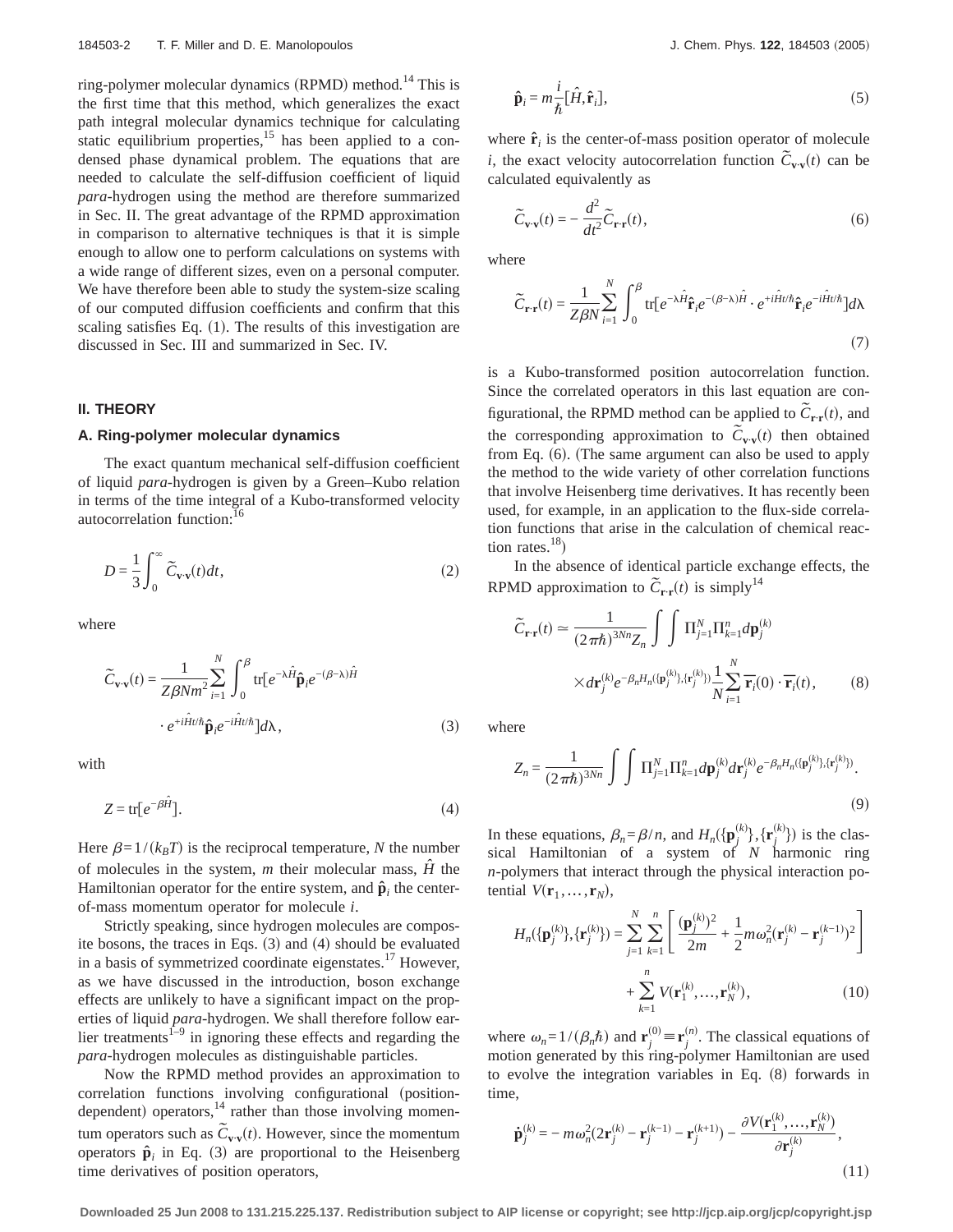$$
\dot{\mathbf{r}}_j^{(k)} = \frac{\mathbf{p}_j^{(k)}}{m},\tag{12}
$$

and the position centroid  $\overline{\mathbf{r}}_i(t)$  in Eq. (8) is obtained from an average over the beads of the *i*th ring-polymer necklace at time *t*:

$$
\overline{\mathbf{r}}_i(t) = \frac{1}{n} \sum_{k=1}^n \mathbf{r}_i^{(k)}(t).
$$
 (13)

The corresponding approximation to the Kubotransformed velocity autocorrelation function  $\tilde{C}_{\mathbf{v}\cdot\mathbf{v}}(t)$  in Eq.  $(3)$  can now be obtained by differentiating Eq.  $(8)$  twice with respect to time [see Eq.  $(6)$ ]. Exploiting the symmetries of the classical ring-polymer dynamics, $14$  we find that the result of these two differentiations can be rearranged to the form

$$
\widetilde{C}_{\mathbf{v}\cdot\mathbf{v}}(t) \approx \frac{1}{(2\pi\hbar)^{3Nn}Z_n} \int \int \prod_{j=1}^N \Pi_{j=1}^n d\mathbf{p}_j^{(k)} d\mathbf{r}_j^{(k)}
$$
\n
$$
\times e^{-\beta_n H_n(\{\mathbf{p}_j^{(k)}\};\{\mathbf{r}_j^{(k)}\})} \frac{1}{Nm^2} \sum_{i=1}^N \overline{\mathbf{p}}_i(0) \cdot \overline{\mathbf{p}}_i(t), \qquad (14)
$$

where  $\overline{\mathbf{p}}_i(t)$  is momentum centroid of the *i*th ring polymer at time *t*:

$$
\overline{\mathbf{p}}_i(t) = \frac{1}{n} \sum_{k=1}^n \mathbf{p}_i^{(k)}(t).
$$
 (15)

Notice in passing that Eq.  $(14)$  reduces correctly to a purely classical velocity autocorrelation function,

$$
C_{\mathbf{v}\cdot\mathbf{v}}^{cl}(t) \approx \frac{1}{(2\pi\hbar)^{3N}Z^{cl}} \int \int \prod_{j=1}^{N} d\mathbf{p}_j d\mathbf{r}_j
$$
  
 
$$
\times e^{-\beta H(\{\mathbf{p}_j\},\{\mathbf{r}_j\})} \frac{1}{Nm^2} \sum_{i=1}^{N} \mathbf{p}_i(0) \cdot \mathbf{p}_i(t),
$$
 (16)

in the case of *n*=1 ring-polymer bead.

A general feature of the RPMD method is that the above equations will give the correct quantum mechanical correlation functions (for distinguishable particles) in the limit as  $t \rightarrow 0$ .<sup>14</sup> Indeed one can show in the present case that the first three time derivatives of the position autocorrelation function  $\tilde{C}_{\mathbf{r}\cdot\mathbf{r}}(t)$  in Eq. (8) will also be exact in this short-time limit. Since  $\tilde{C}_{\mathbf{r}\cdot\mathbf{r}}(t)$  is a real and even function of *t*, its first and third derivatives vanish as  $t \rightarrow 0$ , and it is easy to show from Eq.  $(14)$  that for any *n*,

$$
\lim_{t \to 0} \widetilde{C}_{\mathbf{v} \cdot \mathbf{v}}(t) = \frac{3}{\beta m},\tag{17}
$$

which coincides with the exact quantum mechanical result obtained from Eq. (3). Even the purely classical  $(n=1)$  formula for the velocity autocorrelation function in Eq.  $(16)$ will therefore give the correct Kubo-transformed quantum result in the limit as  $t \rightarrow 0$ .

The theoretical situation for longer times  $(t \ge 0)$  is of course less satisfactory, as it is for all other approximate quantum dynamical techniques.<sup> $2-9$ </sup> As we have stressed from the outset, $^{14}$  the RPMD method simply provides a conve-

TABLE I. Parameters in the Silvera–Goldman pair potential (in atomic units).

| $\alpha$ 1.713   | $C_6$ 12.14       |
|------------------|-------------------|
| $\beta$ 1.5671   | $C_8$ 215.2       |
| $\gamma$ 0.00993 | $C_{\rm o}$ 143.1 |
| $r_{0.} 8.32$    | $C_{10}$ 4813.9   |

nient model for the effect of an initial quantum Boltzmann distribution on the subsequent real-time dynamics. This model is consistent with the quantum mechanical equilibrium distribution, it respects all of the symmetry properties of the exact Kubo-transformed correlation function, and it can be shown to give the exact result in certain limiting cases such as the classical limit, the limit of a harmonic potential, and in the limit as  $t \rightarrow 0$ <sup>14</sup>. However, it is still no more than a model, and one can only be confident that it will give a good approximation to the correct result for problems in which real-time quantum interference effects are rapidly quenched.<sup>14</sup> Fortunately, this is likely to be the case for a wide variety of condensed phase problems, including the liquid *para*-hydrogen problem under investigation here.

#### **B. Computational details**

In order to describe the interaction between *J*=0 *para*hydrogen molecules, we have followed earlier work $1-9$  in using the isotropic part of the Silvera–Goldman pair potential<sup>19</sup>

$$
V(r) = e^{\alpha - \beta r - \gamma r^2} - \left(\frac{C_6}{r^6} + \frac{C_8}{r^8} - \frac{C_9}{r^9} + \frac{C_{10}}{r^{10}}\right) f_c(r),\tag{18}
$$

where

$$
f_c(r) = \begin{cases} e^{-(r_c/r - 1)^2}, & \text{if } r \le r_c \\ 1, & \text{otherwise,} \end{cases}
$$
 (19)

with the parameters listed in Table I. The only component of Eq. (18) that does not have an obvious physical interpretation is the  $C_9/r^9$  term, which is an effective two-body approximation to the three-body tripole-dipole dispersion interaction.19 Isothermal-isobaric path integral Monte Carlo (PIMC) calculations using this pair potential have been shown to give good agreement with experimental results for a variety of the static equilibrium properties of liquid *para*-hydrogen.<sup>1</sup>

In our RPMD simulations, we used the theoretical molar volumes obtained in this earlier PIMC study  $(25.6 \text{ cm}^3 \text{ mol}^{-1})$ at 14 K and 31.7 cm<sup>3</sup> mol<sup>-1</sup> at 25 K), which were calculated under conditions of approximately zero external pressure.<sup>1</sup> For each of these two thermodynamic state points, we performed simulations with four different system sizes, containing 108, 256, 500, and 864 *para*-hydrogen molecules. Periodic boundary conditions were applied using the minimum image convention with the interaction between neighboring ring-polymers truncated at a centroid-to-centroid distance of 15 bohr. Tests with larger cutoff distances were found to give identical results to within the statistical error of the calculations.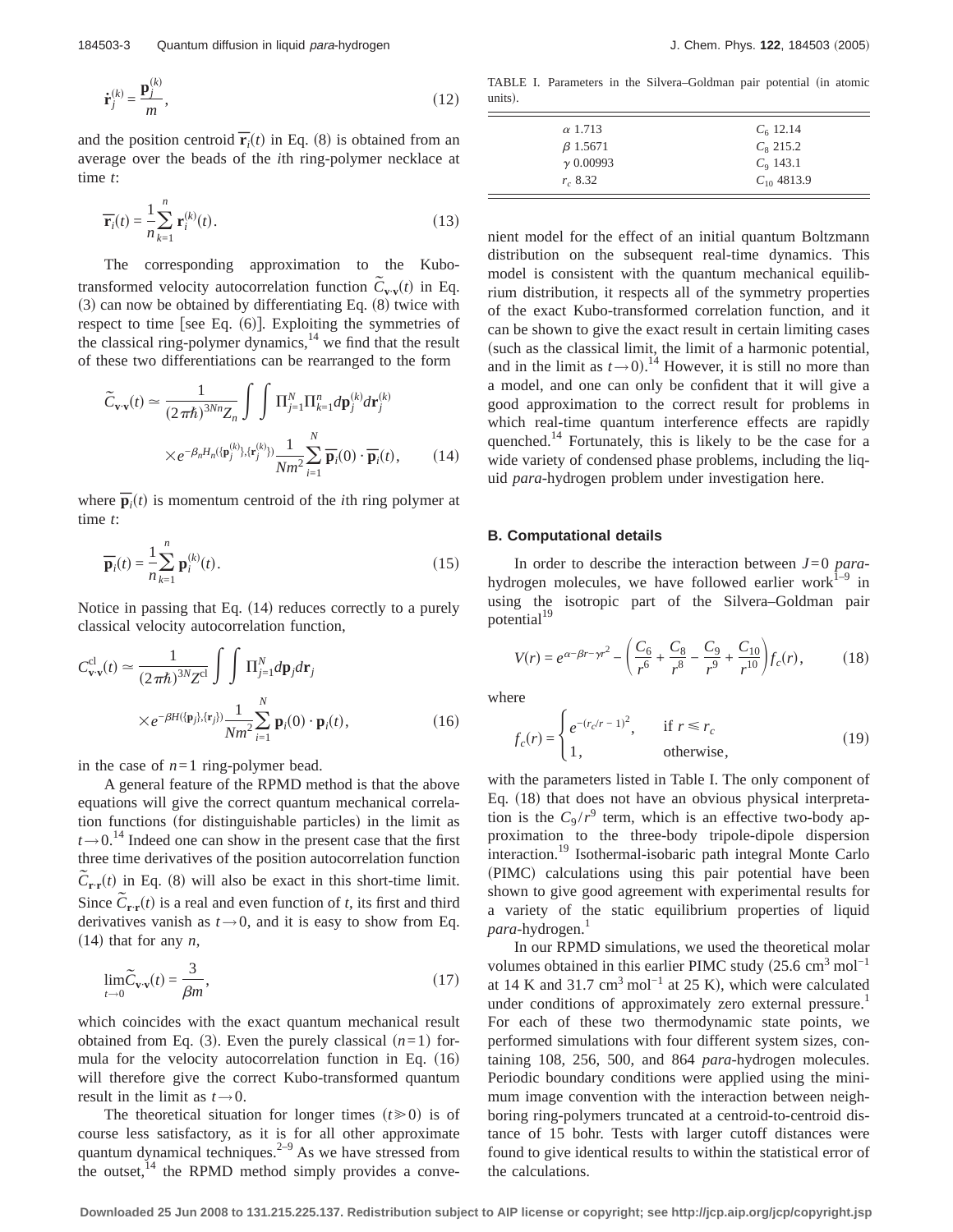

FIG. 1. Kubo-transformed velocity autocorrelation functions  $\tilde{C}_{\mathbf{v}\cdot\mathbf{v}}(t)$  for liquid *para*-hydrogen at the  $T=25$  K,  $V=31.7$  cm<sup>3</sup> mol<sup>-1</sup> and  $T=14$  K,  $V$  $=$  25.6 cm<sup>3</sup> mol<sup>-1</sup> state points, as obtained from the present RPMD calculations with a system size of 864 molecules.

In each individual simulation, we equilibrated the system for 100 ps, and then calculated the velocity autocorrelation function in Eq.  $(14)$  for 2 ps by averaging over 100 consecutive 4 ps ring-polymer trajectories with a time step of 0.5 fs. The equations of motion in Eqs.  $(11)$  and  $(12)$  were integrated using a symplectic integrator based on alternating free harmonic ring-polymer and external force steps. The temperature was controlled by resampling the ring-polymer momenta from the Maxwell distribution at inverse temperature  $\beta_n$  between each trajectory. This procedure was repeated five times to obtain an average value for (and a standard error in) the diffusion coefficient of each simulation.

As expected from the earlier PIMC calculations of static equilibrium properties,<sup>1</sup> we found that  $n=24$  ring-polymer beads sufficed to give converged results at 25 K, and *n*=48 beads at 14 K. For comparison with the classical limit, we also repeated each of our calculations using just  $n=1$  ringpolymer bead. This led to an interesting insight concerning the difference between quantum and classical simulations at the same thermodynamic state point which we have already reported in a preliminary communication.<sup>20</sup> We shall return to comment further on this matter in Sec. III C.

#### **III. RESULTS AND DISCUSSION**

# **A. Velocity autocorrelation functions**

Our calculated Kubo-transformed velocity autocorrelation functions at the  $T=25$  K,  $V=31.7$  cm<sup>3</sup> mol<sup>-1</sup> and *T*  $=14$  K,  $V=25.6$  cm<sup>3</sup> mol<sup>-1</sup> thermodynamic state points are presented in Fig. 1. The results shown in this figure were obtained from simulations of a periodically replicated system

of 864 molecules ( $6<sup>3</sup>$  face-centered cubic unit cells), and represent an average over 500 separate ring-polymer trajectories. The estimated statistical errors in the results are smaller than the widths of the plotted curves.

One sees from the figure that the calculated velocity autocorrelation functions behave much as one would expect for a subcritical fluid  $(25 K; upper panel)$  and a low-temperature liquid  $(14 K;$  lower panel). In particular, there is a significant negative contribution to the autocorrelation function in the lower temperature (and higher density) simulation, which arises from the impulsive, velocity-reversing collisions that occur in this regime. A similar effect has been seen in earlier quantum mechanical simulations using a variety of different methods, $2-9$  and the RPMD Kubo-transformed correlation functions in Fig. 1 can be compared directly with those reported (for example) in Refs. 4 and 9.

The upshot of this comparison is that our Kubotransformed correlation functions agree somewhat better with those of the centroid molecular dynamics method $4$  than they do with those of the classical Wigner model. $9$  In particular, the small maximum in the velocity autocorrelation function at around 0.4 ps in the upper panel of Fig. 1 is also present in Fig. 2 of Pavese and Voth, $4$  but it is absent from Fig. 5 of Poulsen *et al.*<sup>9</sup> The RPMD and classical Wigner methods are therefore seen to give qualitatively different velocity autocorrelation functions at longer times. This simply highlights the fact that neither method (nor indeed any other method that neglects quantum mechanical interference effects in the real-time dynamics) is guaranteed to give an accurate result for  $t > \beta \hbar$  ( $\approx 0.3$  ps at 25 K).<sup>21</sup>

The better agreement we obtain with the results of Pavese and  $\text{Voth}^4$  can be attributed to the fact that RPMD has more in common with centroid molecular dynamics than it does with the classical Wigner model. The ring-polymer and centroid molecular dynamics approximations both conserve the exact quantum mechanical equilibrium distribution, whereas the classical Wigner model involves purely classical trajectories that conserve the classical Boltzmann density  $e^{-\beta H(\{p_j\},\{r_j\})}$ . As Voth and Hone have recently emphasized,<sup>22</sup> this difference can be quite significant when the quantum and classical equilibrium distributions differ in a fundamental way, as is now known to be the case for liquid *para*hydrogen at both of the present thermodynamic state points.20 It is therefore not surprising that our Kubotransformed velocity autocorrelation functions disagree at long times with those of the classical Wigner model.

# **B. The average kinetic energy**

Since different approximations give different results, and an exact quantum dynamical treatment is currently not possible, we clearly need some sort of theoretical measure of the quality of the computed Kubo-transformed velocity autocorrelation functions in Fig. 1.

Such a measure has recently been devised by Poulsen *et al.*, <sup>9</sup> based on the observation that the standard velocity autocorrelation function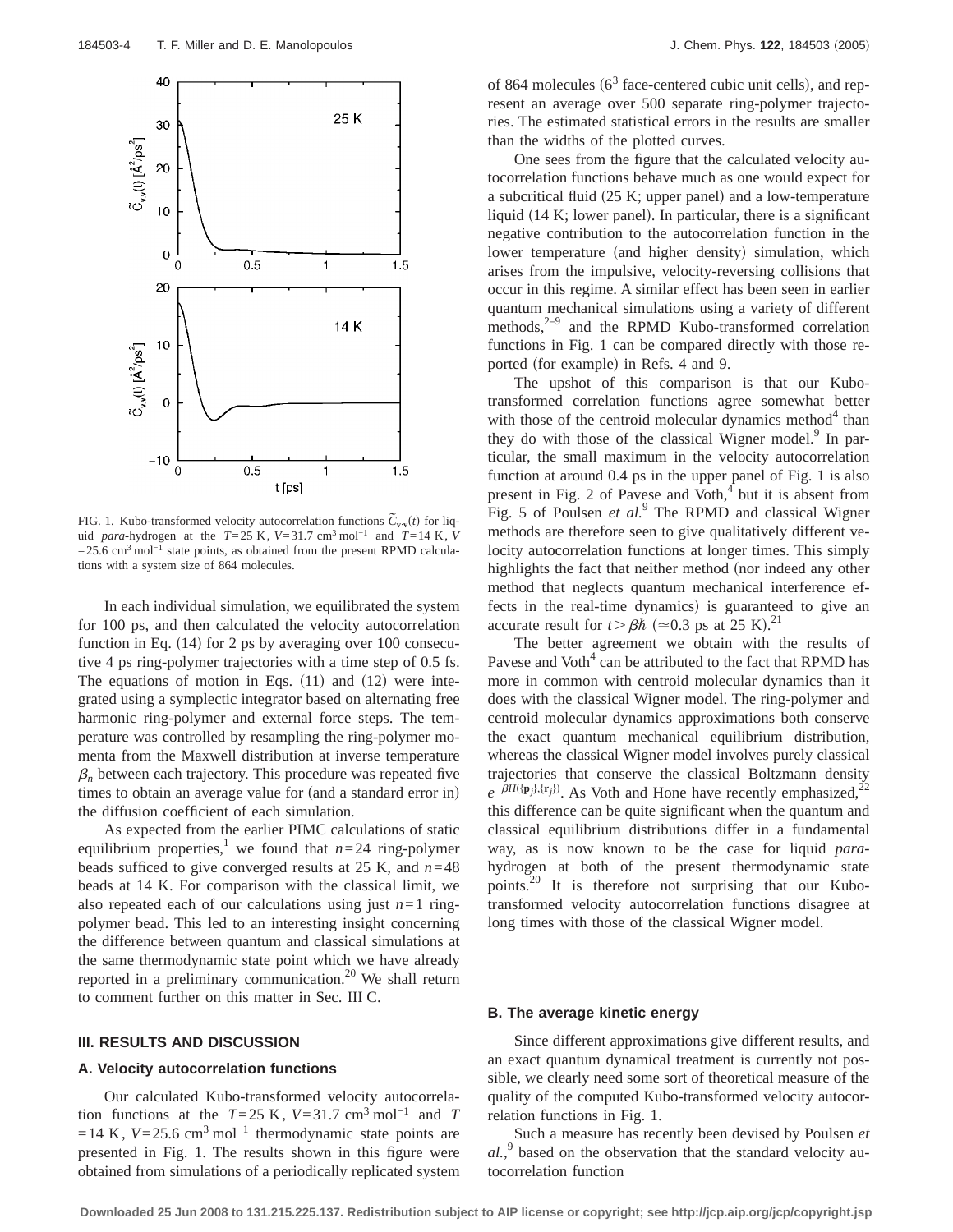$$
C_{\mathbf{v}\cdot\mathbf{v}}(t) = \frac{1}{Z N m^2} \sum_{i=1}^{N} \text{tr} \left[ e^{-\beta \hat{H}} \hat{\mathbf{p}}_i \cdot e^{+i \hat{H} t/\hbar} \hat{\mathbf{p}}_i e^{-i \hat{H} t/\hbar} \right],
$$
 (20)

becomes proportional to the average value of the kinetic energy per molecule in the short-time limit:

$$
C_{\mathbf{v}\cdot\mathbf{v}}(0) = \frac{1}{ZNm^2} \sum_{i=1}^{N} \text{tr}[e^{-\beta \hat{H}} \hat{\mathbf{p}}_i \cdot \hat{\mathbf{p}}_i] \equiv \frac{2}{m} \langle \text{KE} \rangle. \tag{21}
$$

This implies a constraint on the Kubo-transformed velocity autocorrelation function by virtue of the relationship between the Fourier transforms of  $C_{\mathbf{v} \cdot \mathbf{v}}(t)$  and  $\tilde{C}_{\mathbf{v} \cdot \mathbf{v}}(t)$ . If  $\tilde{G}_{\mathbf{v} \cdot \mathbf{v}}(\omega)$  is the Fourier transform of  $\tilde{C}_{\mathbf{v}\cdot\mathbf{v}}(t)$ ,

$$
\widetilde{G}_{\mathbf{v}\cdot\mathbf{v}}(\omega) = \int_{-\infty}^{\infty} e^{-i\omega t} \widetilde{C}_{\mathbf{v}\cdot\mathbf{v}}(t) dt,
$$
\n(22)

and  $G_{\mathbf{v}\cdot\mathbf{v}}(\omega)$  is that of  $C_{\mathbf{v}\cdot\mathbf{v}}(t)$ , then it is straightforward to show that

$$
G_{\mathbf{v}\cdot\mathbf{v}}(\omega) = \frac{\beta \hbar \,\omega}{(1 - e^{-\beta \hbar \,\omega})} \tilde{G}_{\mathbf{v}\cdot\mathbf{v}}(\omega),\tag{23}
$$

and combining this with Eq.  $(21)$  gives

$$
\langle KE \rangle_K = \frac{m}{4\pi} \int_{-\infty}^{\infty} d\omega \int_{-\infty}^{\infty} dt \frac{\beta \hbar \omega}{(1 - e^{-\beta \hbar \omega})} e^{-i\omega t} \tilde{C}_{\mathbf{v} \cdot \mathbf{v}}(t). \tag{24}
$$

Hence the average kinetic energy per molecule depends on the behavior of the Kubo-transformed velocity autocorrelation function  $\tilde{C}_{\mathbf{v}\cdot\mathbf{v}}(t)$  at all times, and not just at  $t=0$  where RPMD is already known to give the exact result in Eq.  $(17)$ .

The utility of this constraint is that  $K \to \infty$  is a static equilibrium property that can be computed exactly by path integral molecular dynamics (PIMD).<sup>15</sup> Furthermore, since RPMD reduces to PIMD for static properties, $^{14}$  we can calculate  $K$ E) exactly using our method at the same time as we calculate our approximation to  $\tilde{C}_{\mathbf{v} \cdot \mathbf{v}}(t)$ . The most efficient statistical estimator for this purpose is the virial estimator, $\frac{2}{3}$ 

$$
KE_V = \frac{3}{2\beta} + \frac{1}{2Nn} \sum_{j=1}^{N} \sum_{k=1}^{n} (\mathbf{r}_j^{(k)} - \overline{\mathbf{r}}_j) \frac{\partial V(\mathbf{r}_1^{(k)}, ..., \mathbf{r}_N^{(k)})}{\partial \mathbf{r}_j^{(k)}},
$$
 (25)

which one simply time averages over each ring-polymer trajectory to obtain the average value  $\langle KE \rangle_V$ ; a comparison of this with  $\langle KE \rangle_K$  then provides a check on the accuracy of the approximate real-time RPMD dynamics. (The first term in Eq.  $(25)$  is the classical kinetic energy associated with the motion of the ring-polymer centroids  $\{\bar{\mathbf{r}}_i\}$  and the second is the kinetic energy associated with quantum fluctuations; this second term vanishes in the free-particle limit but it can be quite substantial in a confined quantum liquid like *para*hydrogen.)

The results of this consistency check are shown in Table II, which compares the exact quantum mechanical kinetic energy  $\langle KE \rangle_V$  with the approximate RPMD kinetic energy  $\langle KE \rangle_K$  and the purely classical result  $3k_B T/2$  at both of the thermodynamic state points considered in Fig. 1. One sees from this table that the real-time ring-polymer dynamics does a remarkably good job of capturing the quantum me-

TABLE II. Estimates of the average kinetic energy per molecule of liquid *para*-hydrogen at the  $T=25 \text{ K}$ ,  $V=31.7 \text{ cm}^3 \text{ mol}^{-1}$  and  $T=14 \text{ K}$ ,  $V$  $=25.6$  cm<sup>3</sup> mol<sup>-1</sup> state points, as a function of the number of molecules in the simulation. (The statistical errors in the exact and RPMD results are no larger than  $0.1$  K.)

|      |     | Kinetic energy $(K)$ |                 |                       |  |
|------|-----|----------------------|-----------------|-----------------------|--|
| T(K) | N   | Exact [Eq. $(25)$ ]  | RPMD $Eq. (24)$ | Classical $[3k_BT/2]$ |  |
| 25   | 108 | 61.8                 | 64.3            | 37.5                  |  |
|      | 256 | 61.9                 | 64.2            |                       |  |
|      | 500 | 61.9                 | 64.4            |                       |  |
|      | 864 | 62.0                 | 64.5            |                       |  |
| 14   | 108 | 63.6                 | 67.7            | 21                    |  |
|      | 256 | 63.7                 | 67.6            |                       |  |
|      | 500 | 63.8                 | 67.6            |                       |  |
|      | 864 | 63.8                 | 67.7            |                       |  |

chanical contribution to the kinetic energy of liquid *para*hydrogen. In fact, it predicts a quantum contribution to the kinetic energy that only exceeds that of the virial estimator by about 10% (at both temperatures). Since both estimates were obtained from the same calculation, we believe that this 10% deviation from the exact result provides a reliable indication of the accuracy of the Kubo-transformed correlation functions in Fig. 1.

## **C. Diffusion coefficients**

The average kinetic energy  $\langle KE \rangle_K$  in Eq. (24) is just one of many possible integral averages of a Kubo-transformed velocity autocorrelation function  $\tilde{C}_{\mathbf{v} \cdot \mathbf{v}}(t)$ . The diffusion coefficient  $D$  in Eq. (2) is another. Our calculated RPMD selfdiffusion coefficients at the 25 and 14 K thermodynamic state points are tabulated as a function of the number of molecules in the simulation in Table III.

It is clear from this table that, while the average kinetic energy is already well converged with a system size of 108 molecules (see Table II), the RPMD self-diffusion coefficients for liquid *para*-hydrogen increase quite significantly as the size of the simulation is increased. This behavior was anticipated in the introduction on the basis of the hydrodynamic formula in Eq. (1), which predicts that  $D(N)$  will scale with the number of molecules *N* in the simulation according to

TABLE III. Calculated self-diffusion coefficients of liquid *para*-hydrogen at the  $T=25$  K,  $V=31.7$  cm<sup>3</sup> mol<sup>-1</sup> and  $T=14$  K,  $V=25.6$  cm<sup>3</sup> mol<sup>-1</sup> state points, as a function of the number of molecules in the simulation. (The numbers in parentheses are the standard errors in the last digit from the RPMD calculations.)

|     | $D(\AA^2 \text{ ps}^{-1})$ |          |  |
|-----|----------------------------|----------|--|
| N   | 25 K                       | 14 K     |  |
| 108 | 1.380(7)                   | 0.252(3) |  |
| 256 | 1.433(7)                   | 0.270(3) |  |
| 500 | 1.463(4)                   | 0.282(2) |  |
| 864 | 1.483(3)                   | 0.288(2) |  |

**Downloaded 25 Jun 2008 to 131.215.225.137. Redistribution subject to AIP license or copyright; see http://jcp.aip.org/jcp/copyright.jsp**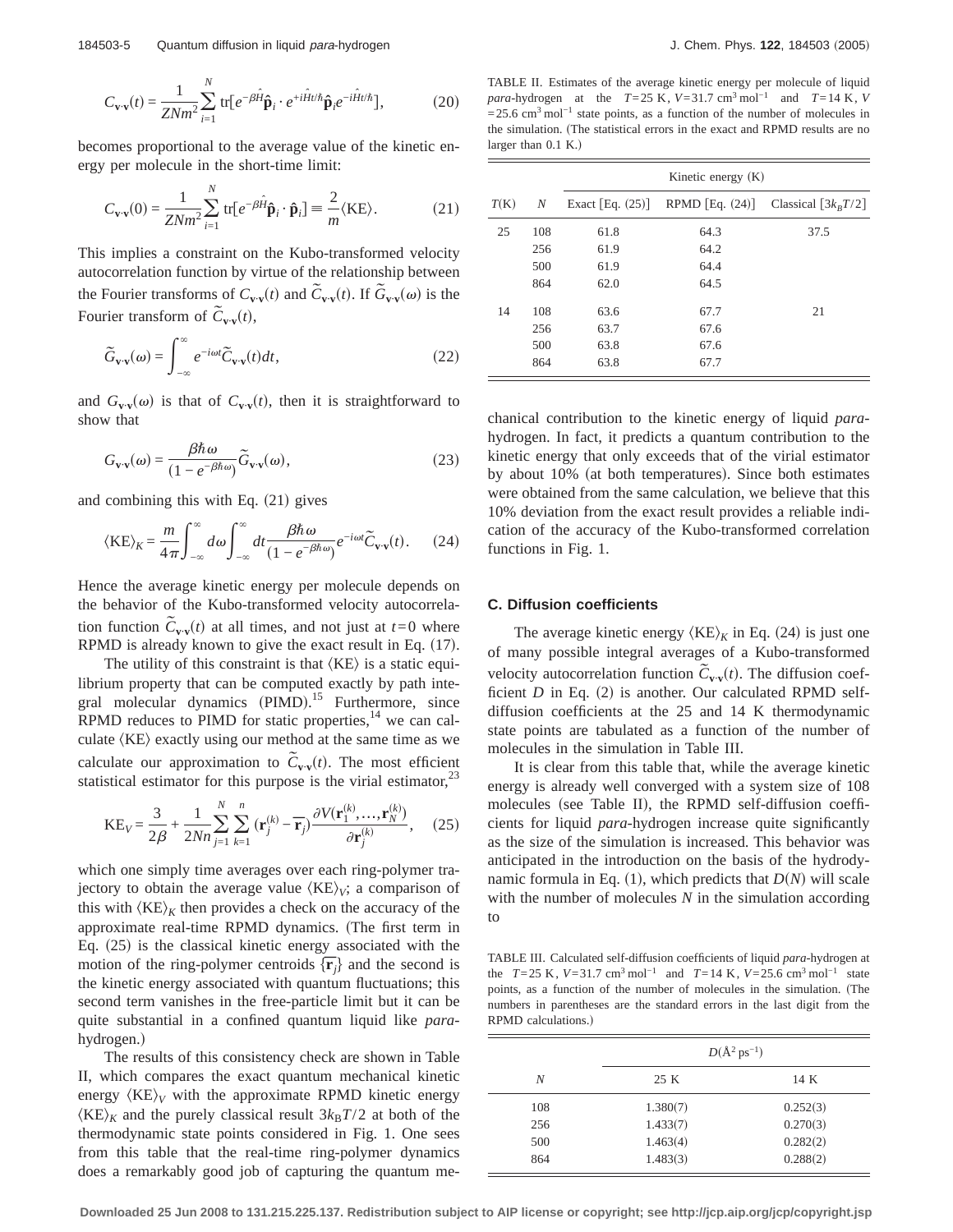

FIG. 2. System-size scaling of RPMD  $(n=24)$  and classical  $(n=1)$  selfdiffusion coefficients for liquid *para*-hydrogen at the *T*=25 K, *V*  $=31.7$  cm<sup>3</sup> mol<sup>-1</sup> state point. The illustrations show typical configurations from the simulations of a system containing *N*=500 molecules.

$$
D(N) = D(\infty) - aN^{-1/3},
$$
\n(26)

where

$$
a = \frac{2.837k_BT}{6\pi\eta l},\tag{27}
$$

with  $l=3.748 \text{ Å}$  (3.515 Å) for a molar volume of  $31.7 \text{ cm}^3 \ (25.6 \text{ cm}^3).$ 

This prediction is confirmed in Figs. 2 and 3, which plot the calculated diffusion coefficients in Table III as a function of *N*−1/3. Also included in these figures are the purely classical  $(n=1$  bead) results that we reported in our earlier communication.<sup>20</sup> The illustrations in the two figures show typical configurations from the RPMD and classical simulations of a system containing 500 molecules. In these illustrations, the radii of the classical particles have been set equal to the hard-sphere radius for the interaction between two *para*-hydrogen molecules ( $\sigma/2 \approx 1.5$  Å). The radii of the quantum particles have been "swollen" from this by an amount equal to the average radius of gyration of the ring polymers, which was calculated from the statistical estimator

$$
r_G^2 = \frac{1}{Nn} \sum_{j=1}^{N} \sum_{k=1}^{n} |\mathbf{r}_j^{(k)} - \overline{\mathbf{r}}_j|^2
$$
 (28)

and found be  $r_G \approx 0.47$  Å at 25 K and 0.56 Å at 14 K. For comparison with these values, the free harmonic ring *n*-polymer result

$$
r_G^2(\text{free}) = \frac{\beta \hbar^2}{4m} \left( 1 - \frac{1}{n^2} \right),\tag{29}
$$

gives  $r_G \approx 0.49$  Å at 25 K and 0.66 Å at 14 K. The compression of the radius of gyration due to intermolecular interactions was therefore found (as expected) to be larger in the



FIG. 3. System-size scaling of RPMD  $(n=48)$  and classical  $(n=1)$  selfdiffusion coefficients for liquid *para*-hydrogen at the *T*=14 K, *V* =25.6 cm3 mol−1 state point. The illustrations show typical configurations from the simulations of a system containing *N*=500 molecules.

dense quantum liquid than in the subcritical fluid.

Although both the classical and RPMD diffusion coefficients in Figs. 2 and 3 vary linearly with  $N^{-1/3}$ , they do so for entirely different reasons. The primary reason for the *N*−1/3 scaling of the classical diffusion coefficients is that the present thermodynamic state points lie in the liquid-vapor coexistence region of the classical phase diagram. $20$  This leads to the spontaneous formation of bubbles in the classical simulations, such as those we have illustrated in Figs. 2 and 3. The observed scaling arises because the fraction of molecules at the surface of a bubble is proportional to  $N^{-1/3}$ , where *N* is the total number of molecules in the simulation. Since the surface of the bubble has a lower density than the bulk liquid, the molecules at the surface diffuse more rapidly, which explains why the classical diffusion coefficient decreases with an increase in the system size. $^{20}$ 

By contrast, we believe that the origin of the  $N^{-1/3}$  scaling of the RPMD results is the restricted reciprocal space of a finite-sized simulation, which leads to the formula for the diffusion coefficient in Eq.  $(1)$ .<sup>10,11</sup> In order to confirm this interpretation, we have used Eq.  $(27)$  to calculate shear viscosities from the linear fits to the RPMD data in Figs. 2 and 3. The resulting viscosities are  $\eta=1.39\times10^{-5}$  N s m<sup>-2</sup> at the 25 K state point and  $\eta$ =2.38×10<sup>-5</sup> N s m<sup>-2</sup> at 14 K. These results agree sufficiently well with the experimental shear viscosities of liquid *para*-hydrogen at saturated vapor pressure<sup>24</sup>  $(0.94 \times 10^{-5} \text{ N s m}^{-2} \text{ at } 25 \text{ K} \text{ and } 2.51$  $\times 10^{-5}$  N s m<sup>-2</sup> at 14 K) to convince us that Eq. (1) accounts for the majority (if not all) of the system-size dependence of the RPMD calculations. In this case the calculated diffusion coefficient increases with an increase in the system size because more reciprocal space points are available to a larger simulation.

Finally, we note that the RPMD diffusion coefficients